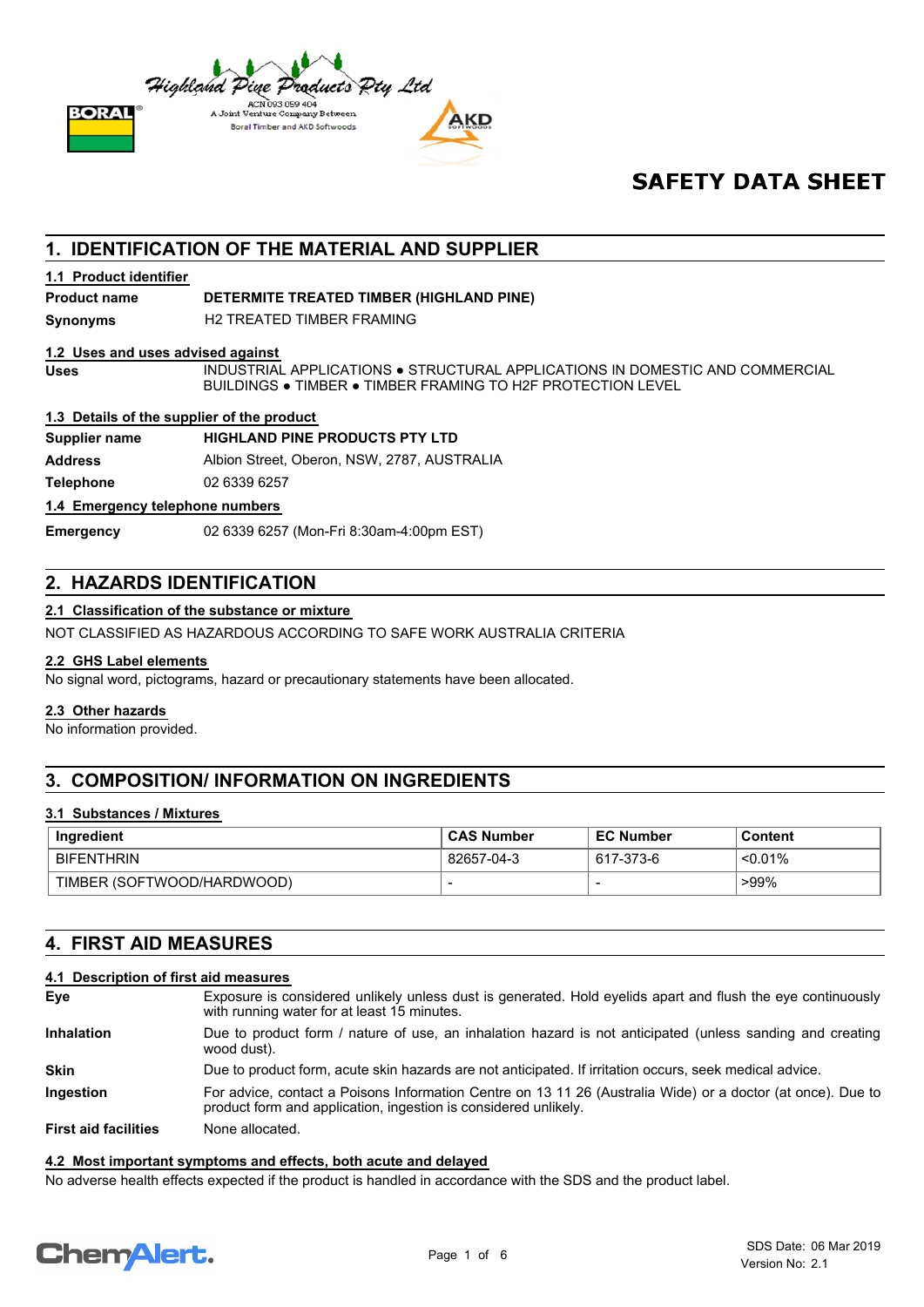#### **4.3 Immediate medical attention and special treatment needed**

Treat symptomatically.

## **5. FIRE FIGHTING MEASURES**

#### **5.1 Extinguishing media**

Water spray or fog, for large quantities. Prevent contamination of drains and waterways.

#### **5.2 Special hazards arising from the substance or mixture**

Combustible. May evolve toxic gases (carbon oxides, hydrocarbons) when heated to decomposition. Finely divided dust may form explosive mixtures with air.

#### **5.3 Advice for firefighters**

Evacuate area and contact emergency services. Toxic gases may be evolved in a fire situation. Remain upwind and notify those downwind of hazard. Wear full protective equipment including Self Contained Breathing Apparatus (SCBA) when combating fire. Use waterfog to cool intact containers and nearby storage areas.

#### **5.4 Hazchem code**

None allocated.

## **6. ACCIDENTAL RELEASE MEASURES**

## **6.1 Personal precautions, protective equipment and emergency procedures**

Wear Personal Protective Equipment (PPE) as detailed in section 8 of the SDS.

#### **6.2 Environmental precautions**

Prevent product from entering drains and waterways.

#### **6.3 Methods of cleaning up**

If spilt, collect and reuse where possible.

#### **6.4 Reference to other sections**

See Sections 8 and 13 for exposure controls and disposal.

## **7. HANDLING AND STORAGE**

#### **7.1 Precautions for safe handling**

Before use carefully read the product label. Use of safe work practices are recommended to avoid eye or skin contact and inhalation. Observe good personal hygiene, including washing hands before eating. Prohibit eating, drinking and smoking in contaminated areas.

#### **7.2 Conditions for safe storage, including any incompatibilities**

Store in a dry, well-ventilated area.

#### **7.3 Specific end uses**

No information provided.

## **8. EXPOSURE CONTROLS / PERSONAL PROTECTION**

## **8.1 Control parameters**

## **Exposure standards**

| Ingredient                                           | <b>Reference</b> | <b>TWA</b> |                   | <b>STEL</b>     |                   |
|------------------------------------------------------|------------------|------------|-------------------|-----------------|-------------------|
|                                                      |                  | ppm        | mg/m <sup>3</sup> | ppm             | mg/m <sup>3</sup> |
| Wood dust (certain hardwoods such as beech &<br>oak) | SWA [AUS]        | --         |                   | $\qquad \qquad$ | $- -$             |
| Wood dust (soft wood)                                | SWA JAUSI        | --         |                   | $- -$           | 10                |

## **Biological limits**

No biological limit values have been entered for this product.

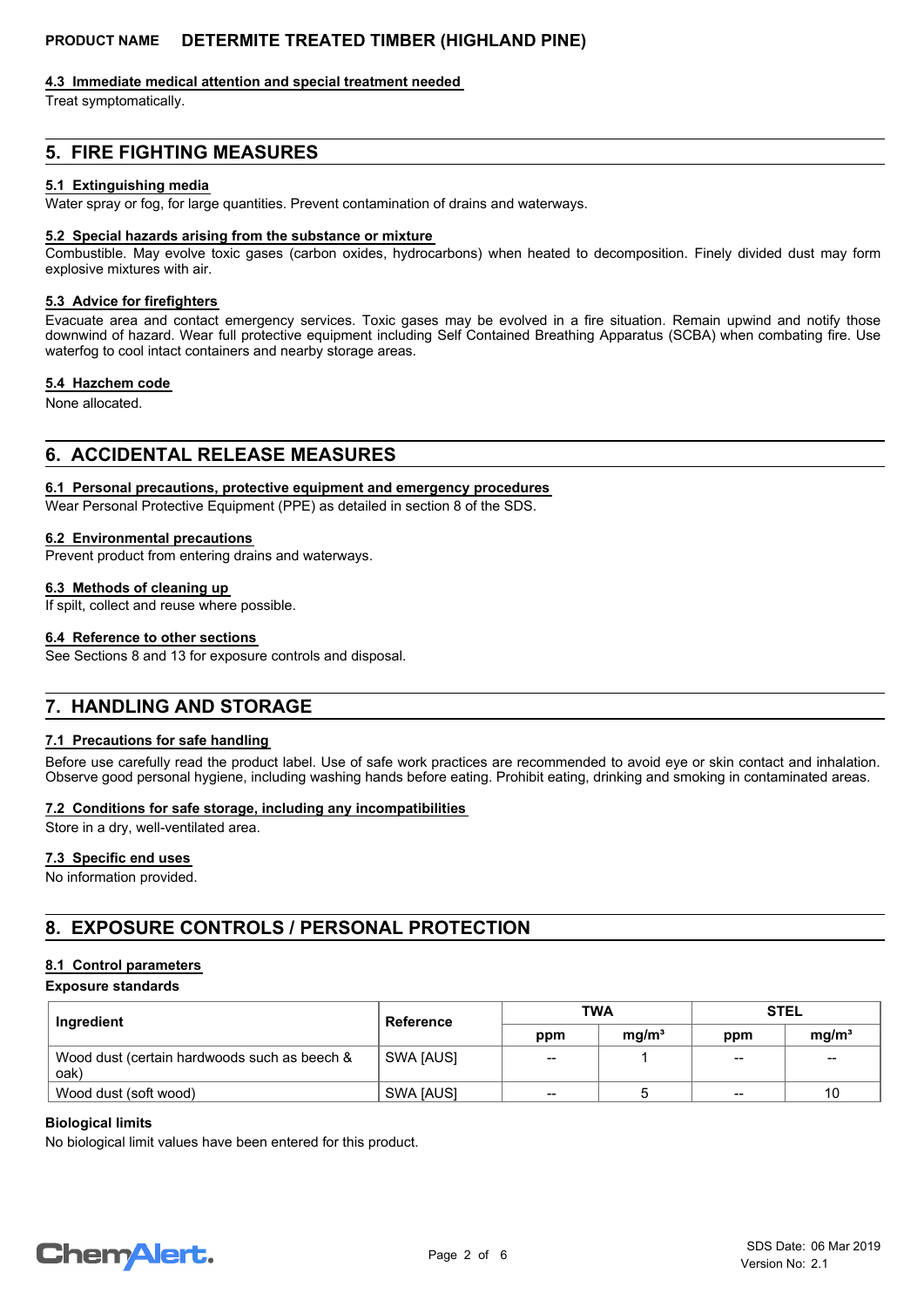#### **8.2 Exposure controls**

Avoid inhalation. Use in well ventilated areas. If sanding, drilling or cutting, use appropriate local extraction ventilation. **Engineering controls**

#### **PPE**

| Eye / Face         | Wear dust-proof goggles.                                                                            |
|--------------------|-----------------------------------------------------------------------------------------------------|
| <b>Hands</b>       | Wear leather or cotton gloves.                                                                      |
| <b>Body</b>        | Not required under normal conditions of use.                                                        |
| <b>Respiratory</b> | If cutting or sanding with potential for dust generation, wear a Class P1 (Particulate) respirator. |



## **9. PHYSICAL AND CHEMICAL PROPERTIES**

#### **9.1 Information on basic physical and chemical properties**

| <b>Appearance</b>                | <b>SOLID</b>          |
|----------------------------------|-----------------------|
| Odour                            | <b>ODOURLESS</b>      |
| <b>Flammability</b>              | <b>COMBUSTIBLE</b>    |
| <b>Flash point</b>               | NOT AVAII ABI F       |
| <b>Boiling point</b>             | <b>NOT AVAILABLE</b>  |
| <b>Melting point</b>             | <b>NOT AVAILABLE</b>  |
| <b>Evaporation rate</b>          | <b>NOT AVAILABLE</b>  |
| рH                               | <b>NOT AVAILABLE</b>  |
| <b>Vapour density</b>            | <b>NOT AVAILABLE</b>  |
| <b>Specific gravity</b>          | NOT AVAII ABI F       |
| <b>Solubility (water)</b>        | <b>INSOLUBLE</b>      |
| Vapour pressure                  | <b>NOT AVAILABLE</b>  |
| <b>Upper explosion limit</b>     | <b>NOT AVAILABI F</b> |
| Lower explosion limit            | <b>NOT AVAILABLE</b>  |
| <b>Partition coefficient</b>     | NOT AVAII ABI F       |
| <b>Autoignition temperature</b>  | NOT AVAII ABI F       |
| <b>Decomposition temperature</b> | NOT AVAII ABI F       |
| Viscosity                        | <b>NOT AVAILABLE</b>  |
| <b>Explosive properties</b>      | NOT AVAII ABI F       |
| <b>Oxidising properties</b>      | <b>NOT AVAILABLE</b>  |
| <b>Odour threshold</b>           | <b>NOT AVAILABLE</b>  |

## **10. STABILITY AND REACTIVITY**

#### **10.1 Reactivity**

Carefully review all information provided in sections 10.2 to 10.6.

#### **10.2 Chemical stability**

Stable under recommended conditions of storage.

#### **10.3 Possibility of hazardous reactions**

Polymerization will not occur.

#### **10.4 Conditions to avoid**

Avoid heat, sparks, open flames and other ignition sources.

#### **10.5 Incompatible materials**

Compatible with most commonly used materials.

#### **10.6 Hazardous decomposition products**

May evolve carbon oxides and hydrocarbons when heated to decomposition.

## **ChemAlert.**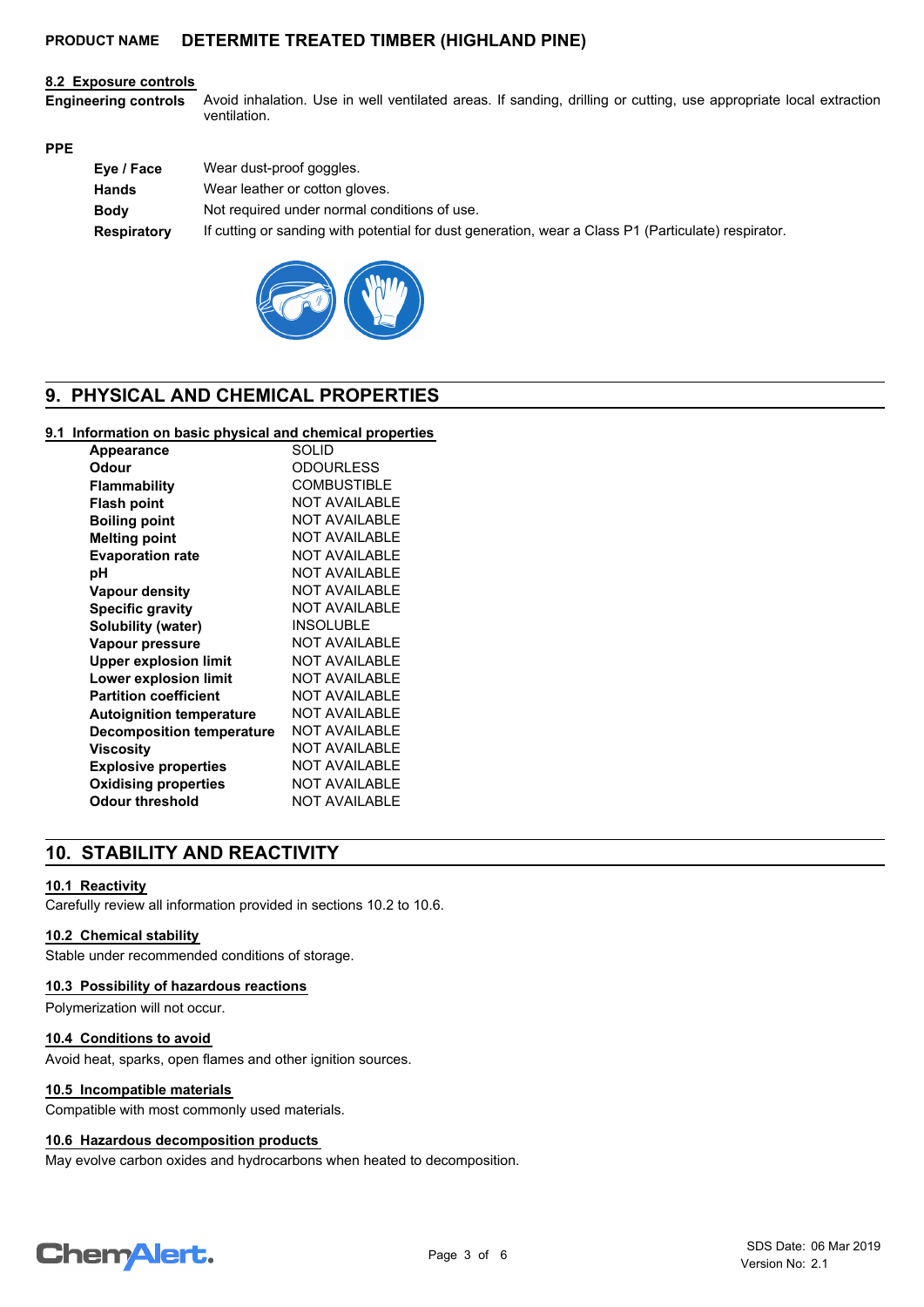## **11. TOXICOLOGICAL INFORMATION**

#### **11.1 Information on toxicological effects**

**Acute toxicity** This product is expected to be of low toxicity. Based on available data, the classification criteria are not met.

#### **Information available for the ingredients:**

| Ingredient                         |                                                                                                                                                                                                                                          | Oral LD50        | <b>Dermal LD50</b> | <b>Inhalation LC50</b> |
|------------------------------------|------------------------------------------------------------------------------------------------------------------------------------------------------------------------------------------------------------------------------------------|------------------|--------------------|------------------------|
|                                    |                                                                                                                                                                                                                                          |                  |                    |                        |
| <b>BIFENTHRIN</b>                  |                                                                                                                                                                                                                                          | 54.5 mg/kg (rat) | 2 g/kg (rabbit)    | 4.9 mg/l/4 hours (rat) |
| <b>Skin</b>                        | Not classified as a skin irritant. Prolonged or repeated exposure to dust may result in mechanical irritation<br>and dermatitis.                                                                                                         |                  |                    |                        |
| <b>Eye</b>                         | Not classified as an eye irritant. Product may only present a hazard if wood is cut or sanded with dust<br>generation, which may result in lacrimation and irritation.                                                                   |                  |                    |                        |
| <b>Sensitisation</b>               | Not classified as causing skin or respiratory sensitisation.                                                                                                                                                                             |                  |                    |                        |
| <b>Mutagenicity</b>                | Not classified as a mutagen.                                                                                                                                                                                                             |                  |                    |                        |
| Carcinogenicity                    | Not classified as a carcinogen. However, repeated exposure to wood dust may result in nasal and paranasal<br>sinus cancers (IARC Group 1). Adverse health effects are usually associated with long-term exposure to high<br>dust levels. |                  |                    |                        |
| <b>Reproductive</b>                | Not classified as a reproductive toxin.                                                                                                                                                                                                  |                  |                    |                        |
| STOT - single<br>exposure          | Not classified as causing organ damage from single exposure.                                                                                                                                                                             |                  |                    |                        |
| <b>STOT</b> - repeated<br>exposure | Not classified as causing organ damage from repeated exposure.                                                                                                                                                                           |                  |                    |                        |
| <b>Aspiration</b>                  | Not classified as causing aspiration.                                                                                                                                                                                                    |                  |                    |                        |

## **12. ECOLOGICAL INFORMATION**

#### **12.1 Toxicity**

Not expected to be harmful to aquatic life.

#### **12.2 Persistence and degradability**

Not applicable.

### **12.3 Bioaccumulative potential**

This product does not bioaccumulate.

#### **12.4 Mobility in soil**

This product is immobile in soil.

#### **12.5 Other adverse effects**

No information provided.

### **13. DISPOSAL CONSIDERATIONS**

#### **13.1 Waste treatment methods**

| Waste disposal | Dispose of to an approved landfill or waste processing site. Contact the manufacturer/supplier for additional |
|----------------|---------------------------------------------------------------------------------------------------------------|
|                | information (if required).                                                                                    |

Legislation **Dispose of in accordance with relevant local legislation.** 

## **14. TRANSPORT INFORMATION**

#### **NOT CLASSIFIED AS A DANGEROUS GOOD BY THE CRITERIA OF THE ADG CODE, IMDG OR IATA**

## **ChemAlert.**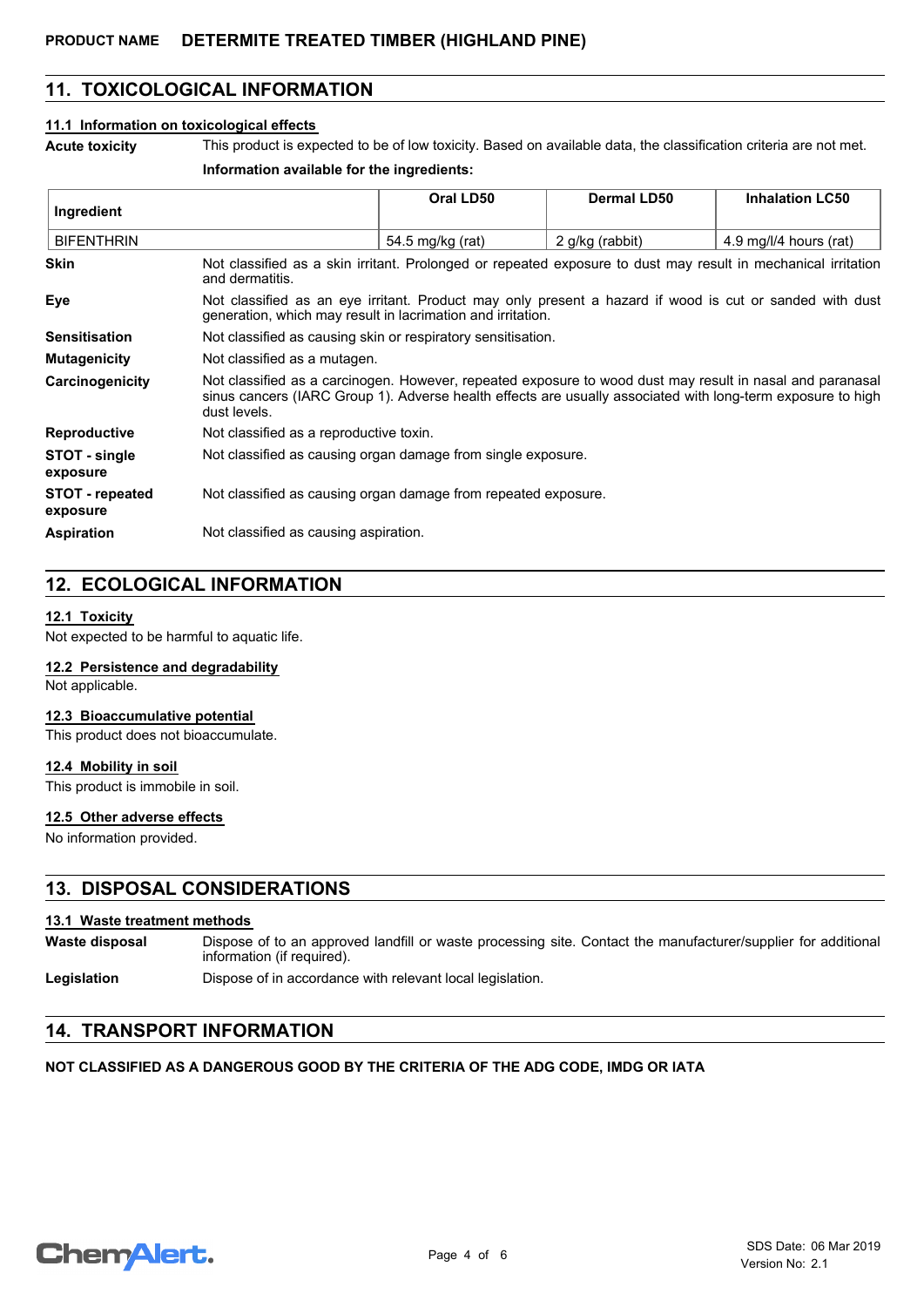|                                     | <b>LAND TRANSPORT (ADG)</b> | <b>SEA TRANSPORT (IMDG / IMO)</b> | AIR TRANSPORT (IATA / ICAO) |
|-------------------------------------|-----------------------------|-----------------------------------|-----------------------------|
| 14.1 UN Number                      | None allocated.             | None allocated.                   | None allocated.             |
| 14.2 Proper<br><b>Shipping Name</b> | None allocated.             | None allocated.                   | None allocated.             |
| 14.3 Transport<br>hazard class      | None allocated.             | None allocated.                   | None allocated.             |
| 14.4 Packing Group                  | None allocated.             | None allocated.                   | None allocated.             |

#### **14.5 Environmental hazards**

No information provided.

#### **14.6 Special precautions for user**

**Hazchem code** None allocated.

### **15. REGULATORY INFORMATION**

**15.1 Safety, health and environmental regulations/legislation specific for the substance or mixture**

A poison schedule number has not been allocated to this product using the criteria in the Standard for the Uniform Scheduling of Medicines and Poisons (SUSMP). **Poison schedule**

Safework Australia criteria is based on the Globally Harmonised System (GHS) of Classification and Labelling of Chemicals. **Classifications**

#### **AUSTRALIA: AICS (Australian Inventory of Chemical Substances)** All components are listed on AICS, or are exempt. **Inventory listings**

## **16. OTHER INFORMATION**

PERSONAL PROTECTIVE EQUIPMENT GUIDELINES: **Additional information**

The recommendation for protective equipment contained within this report is provided as a guide only. Factors such as form of product, method of application, working environment, quantity used, product concentration and the availability of engineering controls should be considered before final selection of personal protective equipment is made.

HEALTH EFFECTS FROM EXPOSURE:

It should be noted that the effects from exposure to this product will depend on several factors including: form of product; frequency and duration of use; quantity used; effectiveness of control measures; protective equipment used and method of application. Given that it is impractical to prepare a report which would encompass all possible scenarios, it is anticipated that users will assess the risks and apply control methods where appropriate.